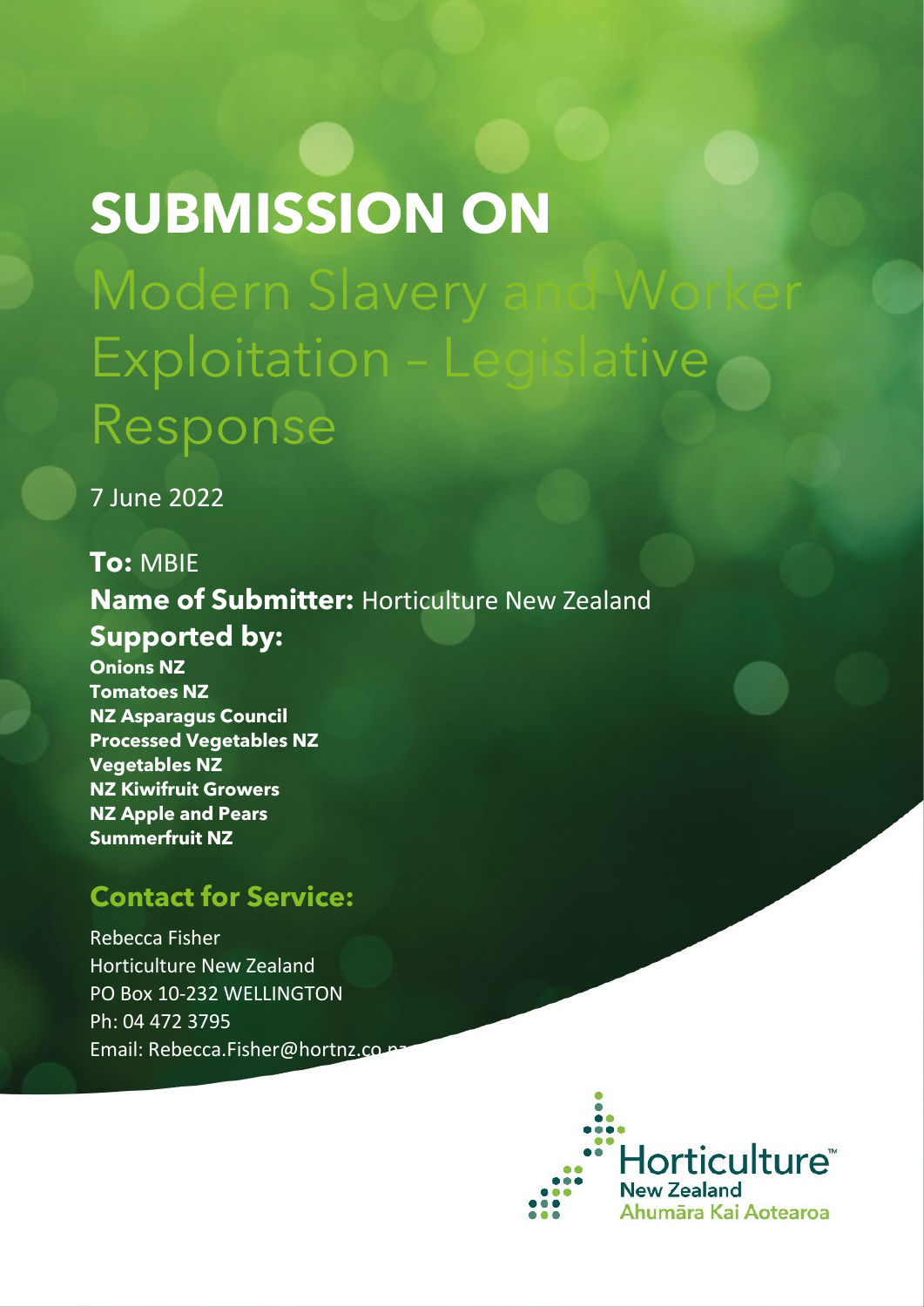# **OVERVIEW**

#### **Submission structure**

- Part 1: Background to HortNZ
- Part 2: Executive Summary
- Part 3: The Horticulture Sector
- 

Part 4:: HortNZ's submission

#### **Our submission**

Horticulture New Zealand (HortNZ) is an industry good organisation working in the interests of its members (commercial fruit and vegetable growers). HortNZ thanks MBIE for the opportunity to submit on the Modern Slavery and Worker Exploitation Consultation. We welcome any opportunity to discuss our submission and to continue to work with officials.

The details of HortNZ's position are set out in our submission below.

Horticulture New Zealand Submission on Modern slavery and worker exploitation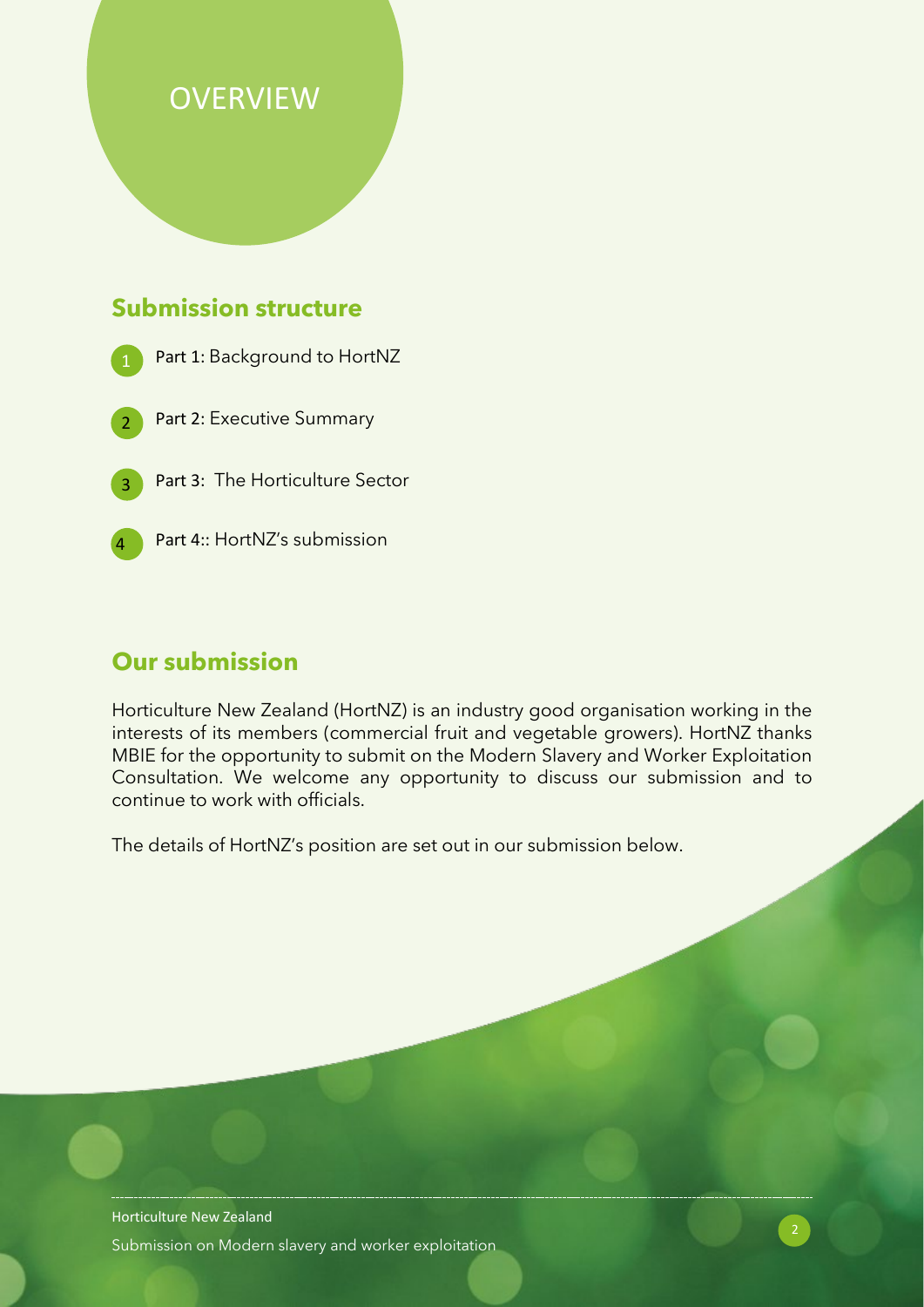# **HortNZ's Role**

# **Background to HortNZ**

HortNZ represents the interests of approximately 5,500 commercial fruit and vegetable growers in New Zealand who grow around 100 different fruit, and vegetables. The horticultural sector provides over 40,000 jobs.

There is approximately, 80,000 hectares of land in New Zealand producing fruit and vegetables for domestic consumers and supplying our global trading partners with high quality food.

It is not just the direct economic benefits associated with horticultural production that are important. Horticulture production provides a platform for long term prosperity for communities, supports the growth of knowledge-intensive agri-tech and suppliers along the supply chain; and plays a key role in helping to achieve New Zealand's climate change objectives.

The horticulture sector plays an important role in food security for New Zealanders. Over 80% of vegetables grown are for the domestic market and many varieties of fruits are grown to serve the domestic market.

HortNZ's purpose is to create an enduring environment where growers prosper. This is done through enabling, promoting and advocating for growers in New Zealand.



**Export** Fruit \$3.96bn Vegetables \$637m

**Industry value \$6.87bn Total exports \$4.6bn Total domestic \$2.27bn**

Fruit \$930m Vegetables \$1.34bn

Horticulture New Zealand

Submission on Modern slavery and worker exploitation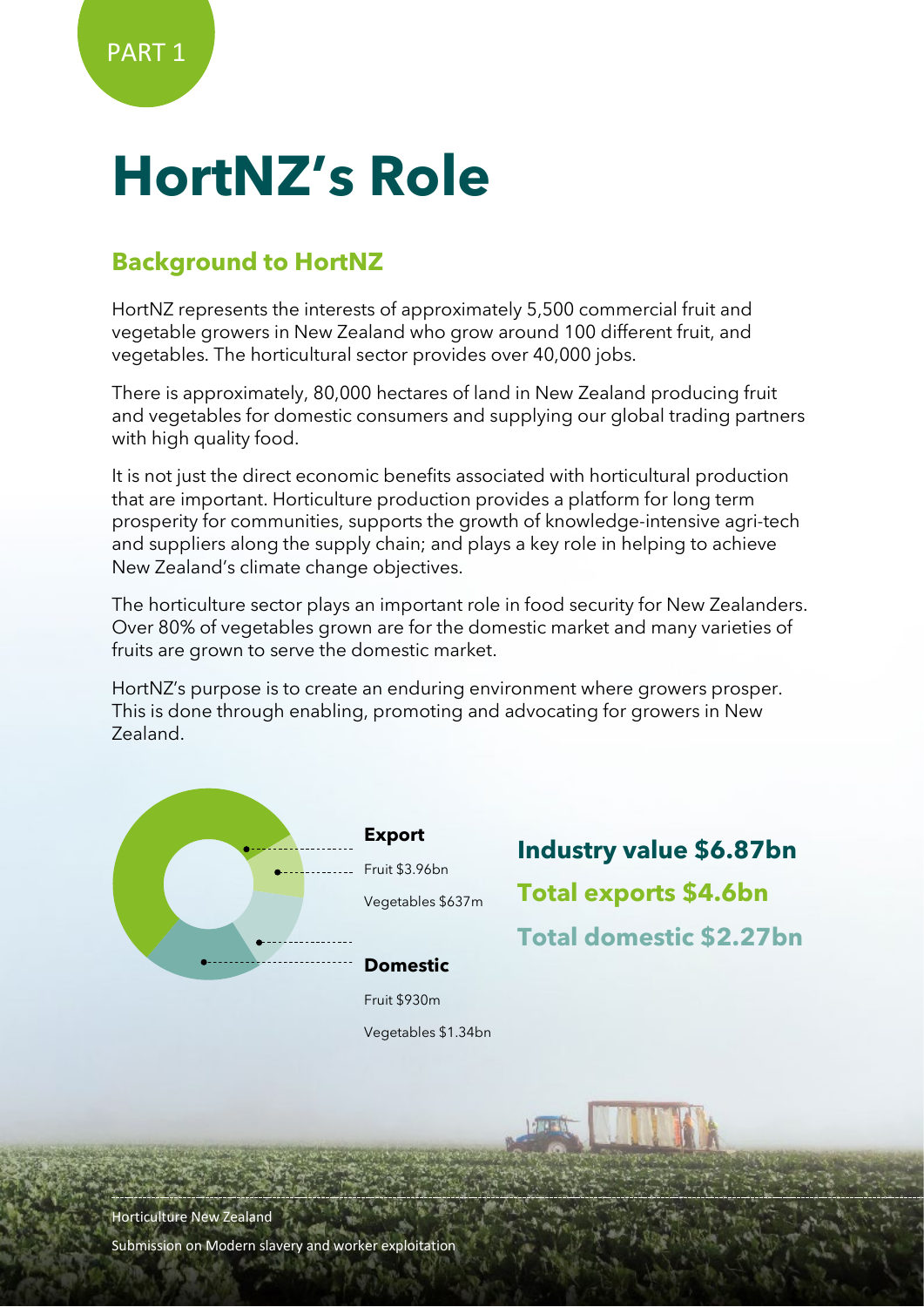# **Executive Summary**

HortNZ supports the intention of the proposed Modern Slavery and Worker Exploitation legislation and provides the following comments to assist in the development of the legislation.

Our members are committed to respecting and supporting the dignity, well-being and human rights of their employees and all those who we engage with and whose lives we impact through our supply chain.

Most horticultural businesses will have revenue in the small entity category. There will be a small number of horticultural businesses that exceed the small and medium categories.

It is essential the proposal is reasonable and proportionate in terms of the effort that is required of business compared with the likely outcomes the effort will achieve.

HortNZ encourages MBIE to consider the recommendations outlined in this submission and summarised below:

- The legislation should operate consistently with comparable legislation applicable to our major trading partners.
- To support any behaviour change needed we need the system to be efficient and well as effective. We support responsible and appropriate measures, supported by unambiguous definitions.
- The aspect of operations that growers have most influence on is labour both employees and contracted labour through third parties.
- The definition of worker exploitation must  $\frac{\partial n}{\partial r}$  relate to non-minor breaches of NZ employment standards, and where, "non-minor" is defined.
- There needs to be a proportionate and risk-based approach that means that effort for small businesses with limited influence on their supply chains is right sized, practical, and sensible so it is achievable without duplicating, what is already being done to meet market demands and industry compliance standards.
- We seek a process for regulatory equivalence for schemes such as the GAP add-ons that provide assurance for social practice for employees and contractors.
- Key to the success of the process will be a clear link between this process through to investigations and enforcement action. We support enforcement of any party found to be involved with modern slavery or worker exploitation.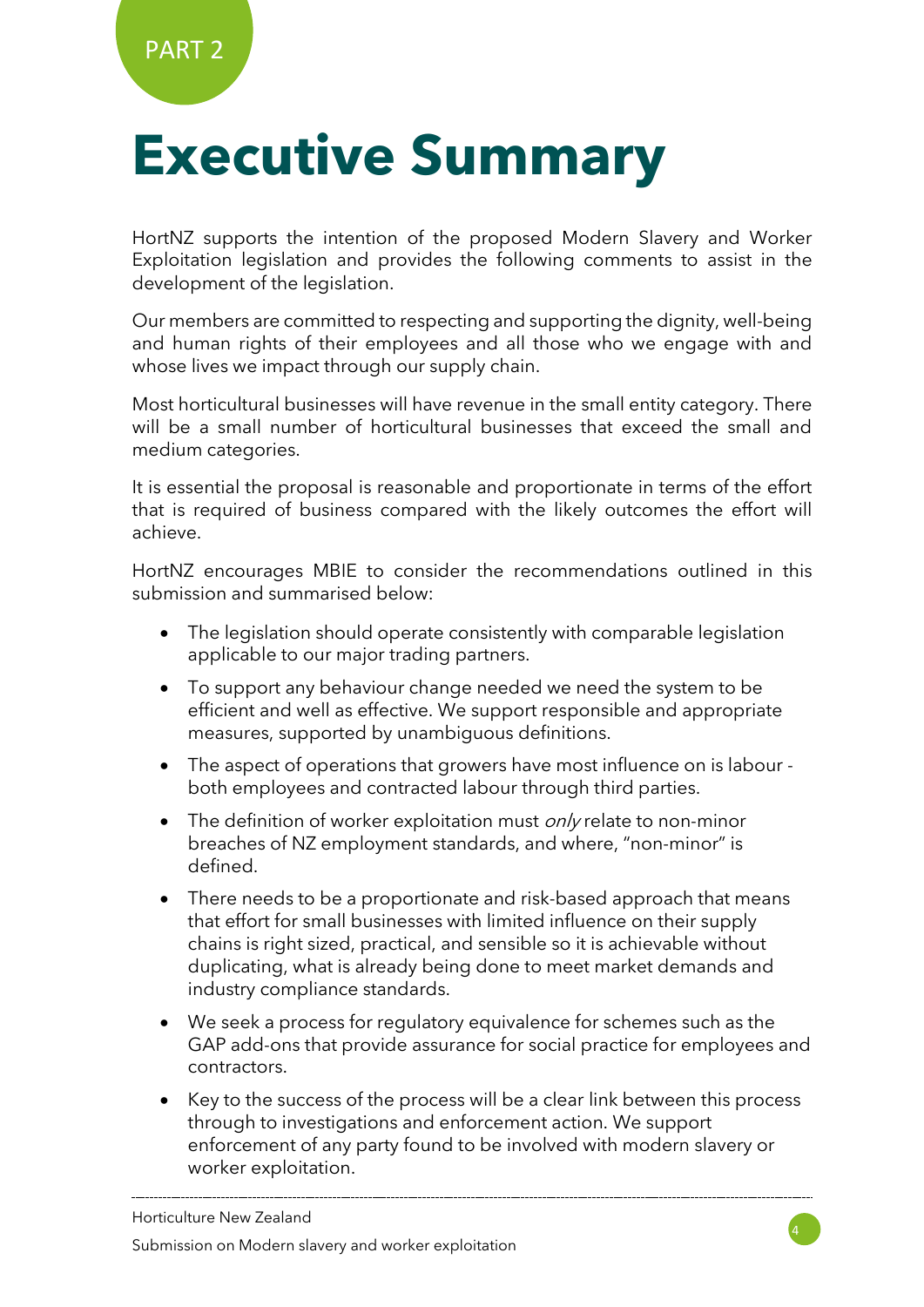PART 3

# **The Horticulture Sector**

## **1. Horticulture in New Zealand**

The horticulture sector provides essential work in the regions with on-the-job training and skills development, which help shape the lives of thousands of New Zealanders every year.

The following are some key findings about the horticulture industry workforce from work done by the Ministry for Primary Industries:<sup>[1](#page-4-0)[2](#page-4-1)</sup>

- Horticulture has a high number of new entrants; in 2016 there were 19,200. This included 13% inflow from 'other' (which refers to a group of people who have no evidence of earning any income), 4% from beneficiaries, 41% from overseas absence, 14% from education, the balance being from other primary industries or other industries. Data from 2013 indicated that a large proportion (28%) of new entrants to the horticulture industry were temporary migrants.
- Horticulture has the largest proportion of workers identifying as Pacific relative to other primary industries, in part due to the Recognised Seasonal Employer (RSE) scheme. Government sets the standards (e.g. minimum wage), for this accredited scheme.
- The production workforce has a very young profile 57% of this workforce are aged under 35 (compared to 43% for the food and fibre sector workforce. A total of 16% of the workforce is aged 55 years and over.
- Self-employment in horticulture was reported as 10.4% (in the Horticulture Industry Workforce factsheet).
- There are seasonal workforce peaks associated with specific activities (e.g. picking fruit). The 2020 Recognised Seasonal Worker survey described that while the majority of employees in horticulture are New Zealanders, RSE scheme workers make up approximately a third of the seasonal workforce. Work visa holders also make a contribution. [3](#page-4-2)

Horticulture New Zealand



<span id="page-4-0"></span><sup>1</sup> <https://www.mpi.govt.nz/dmsdocument/29273-primary-industries-subsector-workforce-infographics> (published March 2019)

<span id="page-4-1"></span><sup>2</sup> <https://www.mpi.govt.nz/dmsdocument/50932-Food-and-fibre-workforce-Snapshot>

<span id="page-4-2"></span><sup>&</sup>lt;sup>3</sup> Recognised Seasonal Worker Survey 2020 [\(www.nzkgi.org.nz/wp-content/uploads/2020/07/RSE-Doc-](http://www.nzkgi.org.nz/wp-content/uploads/2020/07/RSE-Doc-June-2020-WEB-FINAL.pdf)[June-2020-WEB-FINAL.pdf\)](http://www.nzkgi.org.nz/wp-content/uploads/2020/07/RSE-Doc-June-2020-WEB-FINAL.pdf)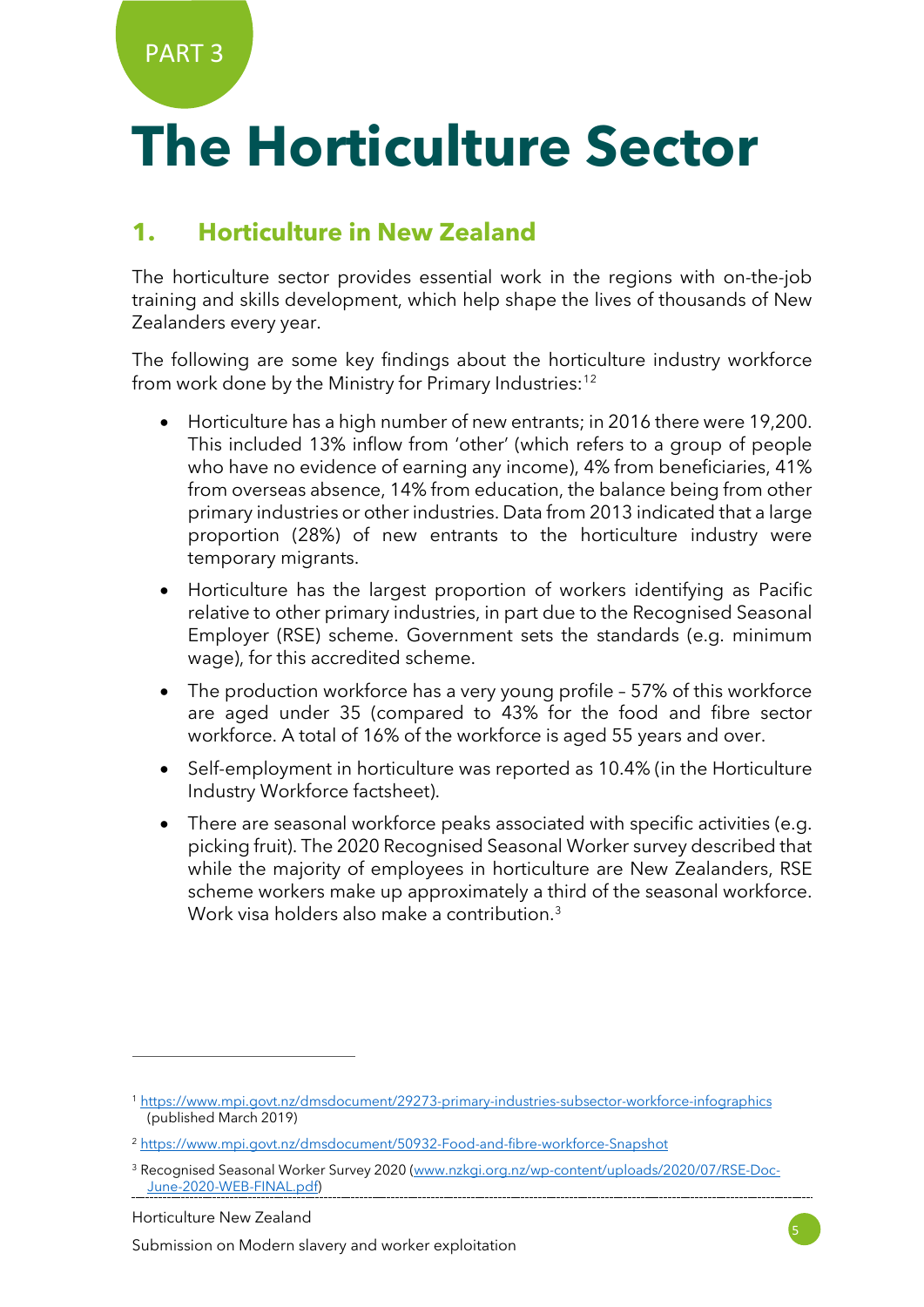## **2. Horticulture has a valuable role in providing entry level employment**

Horticulture is an industry that offers a high proportion of roles that are suited to those starting their careers, offering an entry point to gain experience and skills. These people often move out of these jobs into more skilled roles within or outside of the sector. This is natural progression, and one that must be recognised and valued.

The horticulture sector works closely with Work and Income to provide opportunities, for example the Mana in Mahi[4](#page-5-0) programme provides the opportunity for people to train and work at the same time and provides support to employees and employers to be successful.

## **3. A diverse sector**

Horticulture is a diverse sector, encompassing many different crops. The type of work varies depending on factors such as crop type, location, type of role, differing technology etc. Different remuneration structures (including piece rates) and working arrangements and benefits exist for different roles to cater to this diversity.

## **4. The industry provides competitive pay rates**

Working in horticulture offers fulfilling career opportunities with pay progression. There are a range of opportunities across the value chain, from production through to processing/commercialisation.

The horticulture industry promotes diversity and inclusion and equality.

In the horticulture sector salary and wages are competitive and market based and have progressively increased even for the lower skilled occupations as was reported by NZIER[.5](#page-5-1)

<span id="page-5-0"></span><sup>4</sup> https://www.workandincome.govt.nz/products/a-z-benefits/mana-in-mahi.html

<span id="page-5-1"></span><sup>5</sup> NZIER (2019). 'Horticulture labour supply and demand 2019 update'. NZIER report to Horticulture NZ, NZ Kiwifruit Growers, NZ Apples and Pears and NZ Wine.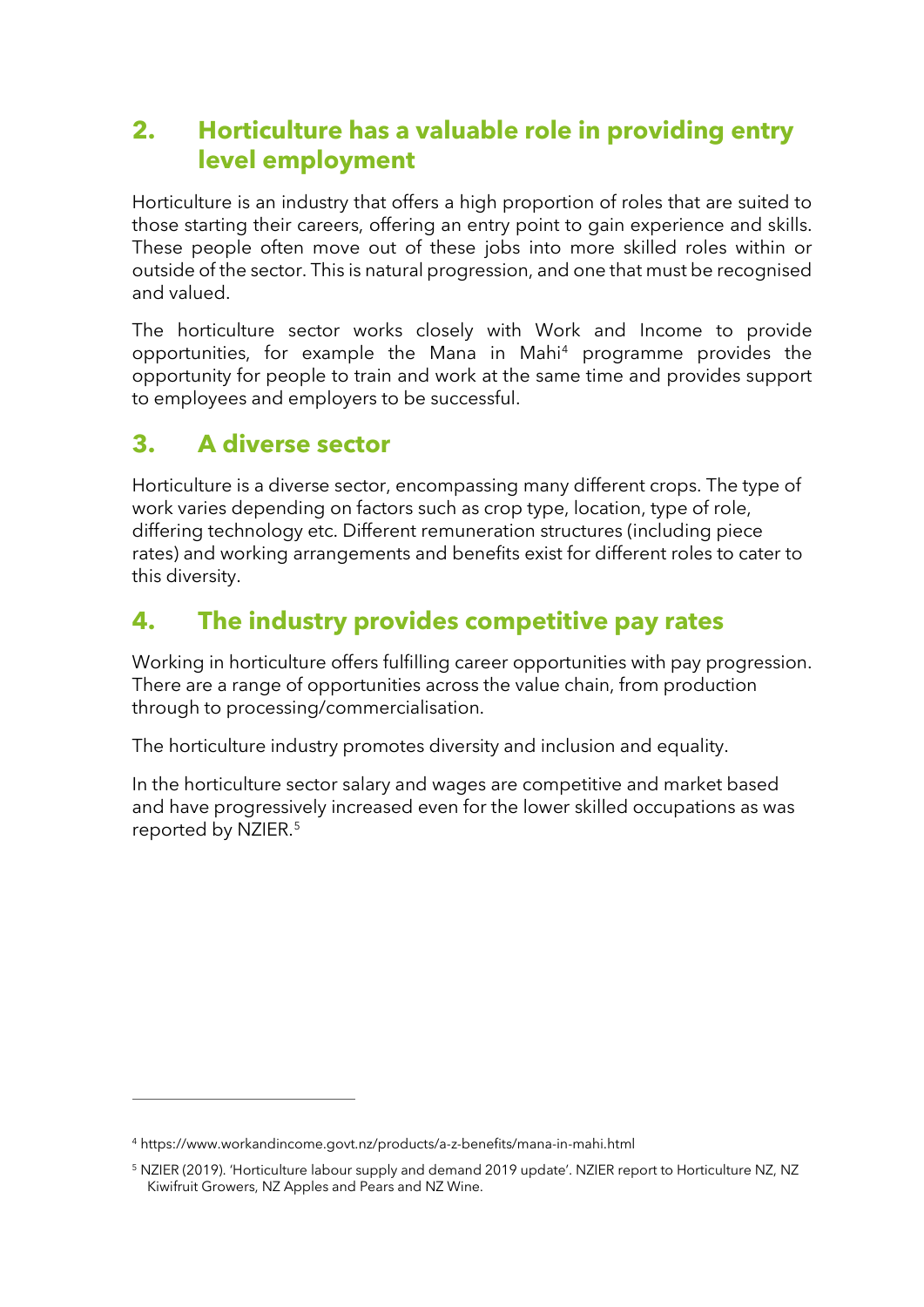# **Submission**

## **1. International alignment**

It is important to align New Zealand legislation that relates to modern slavey and worker exploitation with Australia and UK legislation. This is especially important for many larger businesses operating within multiple country jurisdictions.

The proposed thresholds for the large entity size for the NZ legislation is considerably smaller than the thresholds in similar legislation overseas. We seek better alignment for the thresholds for different sized entities.

The Australian Modern Slavery Act, which mandates a 'prescribed disclosure' approach, is more efficient than the disclosure approach proposed. We seek that the disclosure approach is more closely aligned with Australian requirements.

Requirements proposed by MBIE that go further than overseas legislation include:

- the inclusion of worker exploitation;
- the requirement to take reasonable action if the business becomes aware of modern slavery in its global supply chains; and
- mandatory due diligence.

These elements of the proposal might be better included in guidance. If these elements are included the legislation they should be supported with very clear definitions, and systems that enable entities to respond efficiently and proportionately.

#### **Outcome sought**

• We recommend greater alignment between the proposal and similar legislation in Australia and UK

## **2. Influence on supply chain**

Our members operate within complex, multi-tiered supply chains and to undertake due diligence of the full supply chain will be disproportionate to the risk.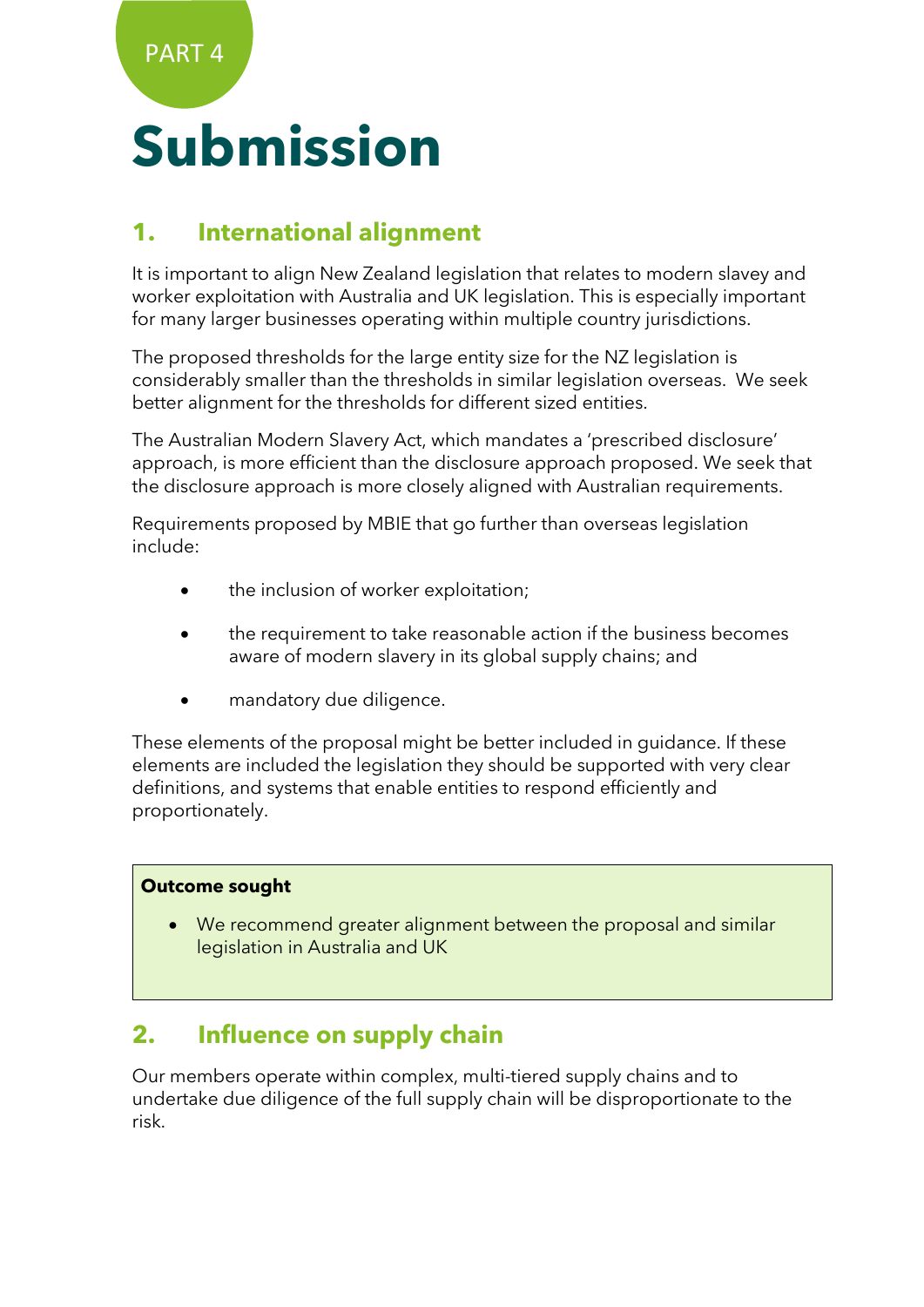The majority of horticulture businesses fall within the small entity threshold. The aspect of operations that growers have most influence on is labour - both employees and contracted labour through third parties.

Clarity is needed in the definition of "significant contractual control", to reduce the likelihood of complex contractual arrangements being used as a method to reduce scrutiny of employment practices. This issue may be better resolved through existing legislation than through this proposal.

Small horticultural companies will have limited influence on their supply chains outside of labour. They are likely to purchase from entities much larger themselves for example, fertiliser, fuel and machinery. HortNZ would support a risk-based approach where a limited assessment is required for businesses within the supply chain that are deemed "low risk".

We seek a system that supports downstream customers like our growers to prove they have undertaken appropriate due diligence by sighting relevant assurance scheme accreditation from their upstream suppliers e.g., chemical suppliers. For example, if a chemical supplier was certified as part of an assurance scheme that assessed issues within scope of this policy, and the assurance scheme was recognised through an equivalency process, then growers should only need to verify that the supplier had up to date certification.

The emphasis of the proposal is on upstream elements of the supply chain. This process may empower some downstream assessment, for example to assist growers in negotiation where their wholesaler or retailer will not pay enough to cover the cost of production and supply.

#### **Outcome sought**

- There should be a process for determining the threshold for the degrees of separation in the supply chain.
- Small businesses are likely to have limited influence over large companies they purchase from. A system which enables due diligence to be satisfied by the use of certification by accredited assurance systems is vital
- The risk associated with complex contractual arrangements obfuscating employer responsibilities is best dealt with by enforcement and changes to legislation rather than through this proposed new legislation

#### **3. Worker exploitation**

We seek that the definition for exploitation is linked to NZ employment law and is not defined to have a broader meaning associated with wellbeing that may be subjective. We think it is essential that the definition is simply defined as: nonminor breaches of employment standards and has no additional aspects.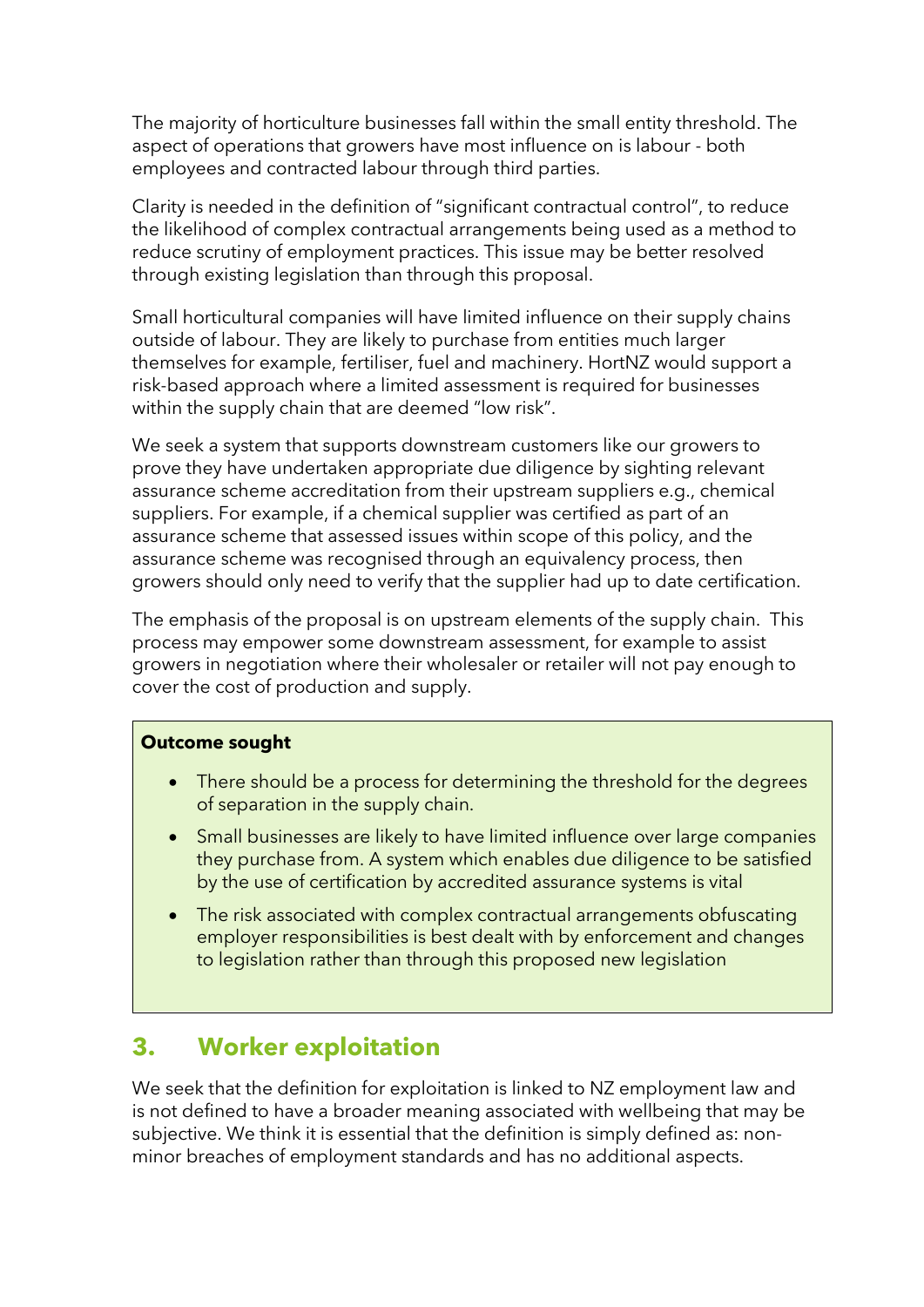The definition of "worker exploitation" included in the Discussion Document is broad given the large number of mandatory employment standards in New Zealand. As currently drafted, this could include issues such incorrect calculation of holiday pay for employees who work variable hours. We seek clarity on the definition of "non-minor".

#### **Outcome sought**

• The definition of worker exploitation must  $\frac{\partial n}{\partial r}$  relate to non-minor breaches of NZ employment standards, and "non-minor" must be defined.

## **4. Reasonable and proportionate action**

What might be viewed as reasonable and proportionate by one organisation in one sector at one point in time might be very different in another context.

HortNZ seeks clarity on what a reasonable and proportionate action would be for a small business if they become aware of modern slavery in their international supply chain or worker exploitation in their domestic supply chain.

HortNZ would support the draft legislation specifically including reasonableness and proportionality considerations which take into account the factors listed in the discussion paper i.e. the entity's size and resources; the nature of the control or influence the entity has over its supplier, good practice in the entity's sector, sector-specific risks, and the degree and type of harm that could result if no action is taken.

#### **Outcome sought**

• HortNZ seeks clarity on what a reasonable and proportionate action would be, in particular for a small business.

#### **5. Facilitate lasting cultural change and encourage best practice**

This proposal is focused on behaviour change and using procurement to achieve positive outcomes. To achieve behaviour change, the process needs to streamlined and efficient for growers.

Existing industry schemes are an efficient method of demonstrating that growers are meeting their social practice requirements. Many growers export or sell though international companies operating in NZ where they are already required to demonstrate compliance with similar overseas legislation.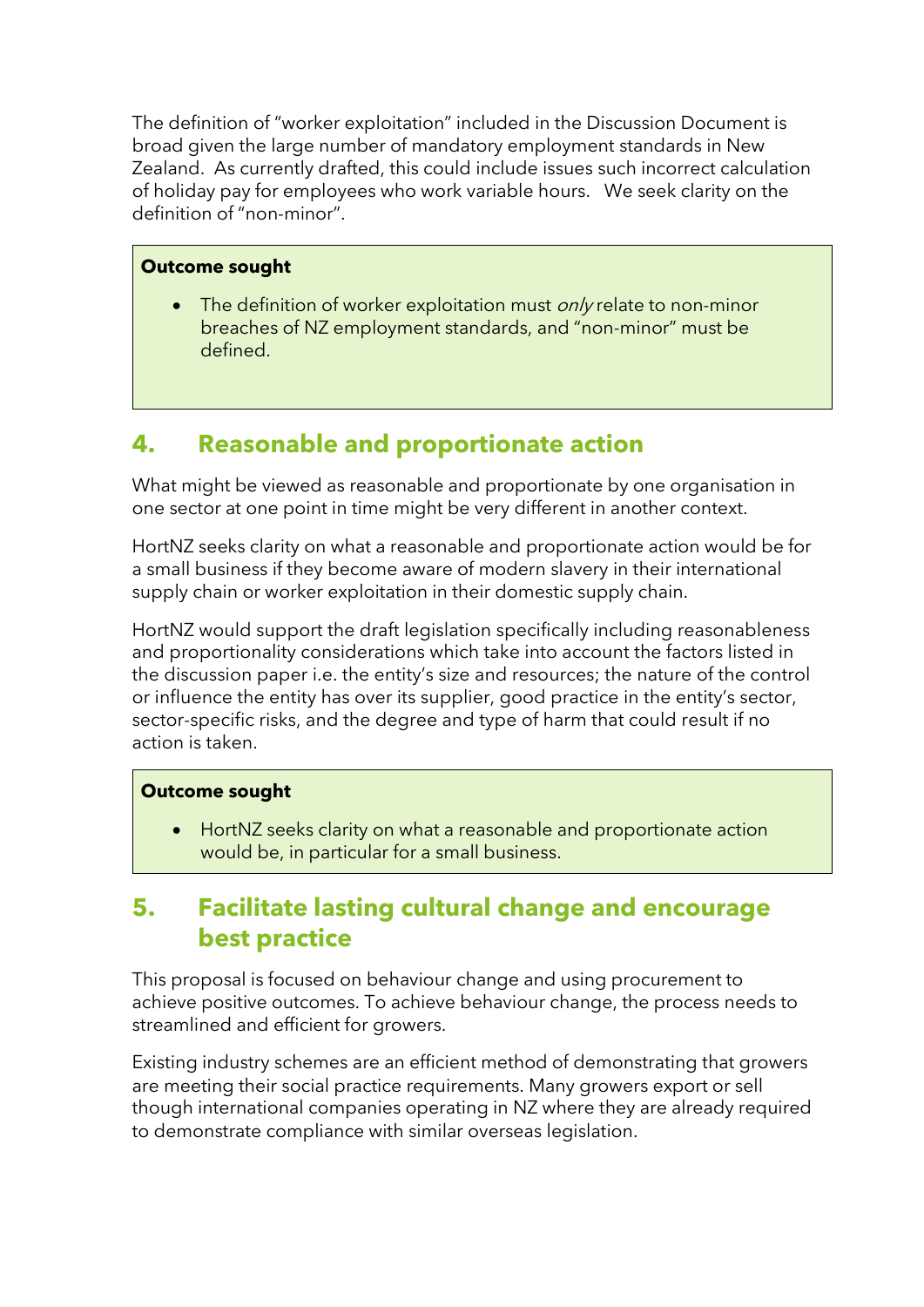There needs to be a simple approach to meeting due diligence requirements. We seek clarity on the steps back into the supply chain, on the frequency of 'due diligence' (we note the text says 'regular'), and what 'evidence' is expected.

We seek guidance material on how to implement this in a practical and sensible way – growers cannot audit suppliers due to privacy laws. We request worked examples of MBIEs expectations. HortNZ would be happy to assist with guidance drafting.

#### **5.1. Equivalence for Industry Assurance**

The horticulture sector is serious about supporting growers and contractors to operate ethically and within the law. The most effective way to address worker exploitation is with minimum standards and industry certification. Industry certification enables good employers to demonstrate compliance and enables targeting of employers that are falling below the standard.

The horticulture sector has a number of existing schemes that are already used by growers and are recognised by regulators and markets for providing assurance that social practice standards are being met.

The core NZ GAP and Global GAP standards include aspects of social practice and supply chain due diligence. For example, NZGAP requires growers to buy products from approved resellers. This gives reassurance that growers are using legitimate supply chains.

In addition, there are existing add-ons, Global G.A.P GRASP and NZ GAP Social Practice add on. These add-ons have increasingly required by customers. For example, 100% of Apple and Kiwifruit growers have the Global G.A.P GRASP add on. All growers selling to Countdown are required to demonstrate they meet Countdown's responsible sourcing requirements. The NZGAP Social Practice add-on is recognized as meeting this standard for Countdown.

We seek a process for regulatory equivalence for schemes that provide assurance for social practice for employees and contractors.

#### **NZGAP SOCIAL PRACTICE ADD-ON**

This is an optional add-on for businesses that are NZGAP, NZGAP GLOBALG.A.P. equivalent or GLOBALG.A.P. certified. This enables growers to demonstrate they meet both locally and globally recognised social practice standards for markets and regulators and has been developed to include all relevant New Zealand regulatory requirements, with support from MBIE who have assisted in interpretation of legislation. NZGAP Social practice add-on requires that employers must provide evidence of employment agreements, job descriptions etc.

The NZGAP Social Practice Standard also includes globally recognised social practice requirements that are included in other social practice standards such as GRASP (GLOBAL G.A.P. Risk Assessment on Social Practice). NZGAP has internally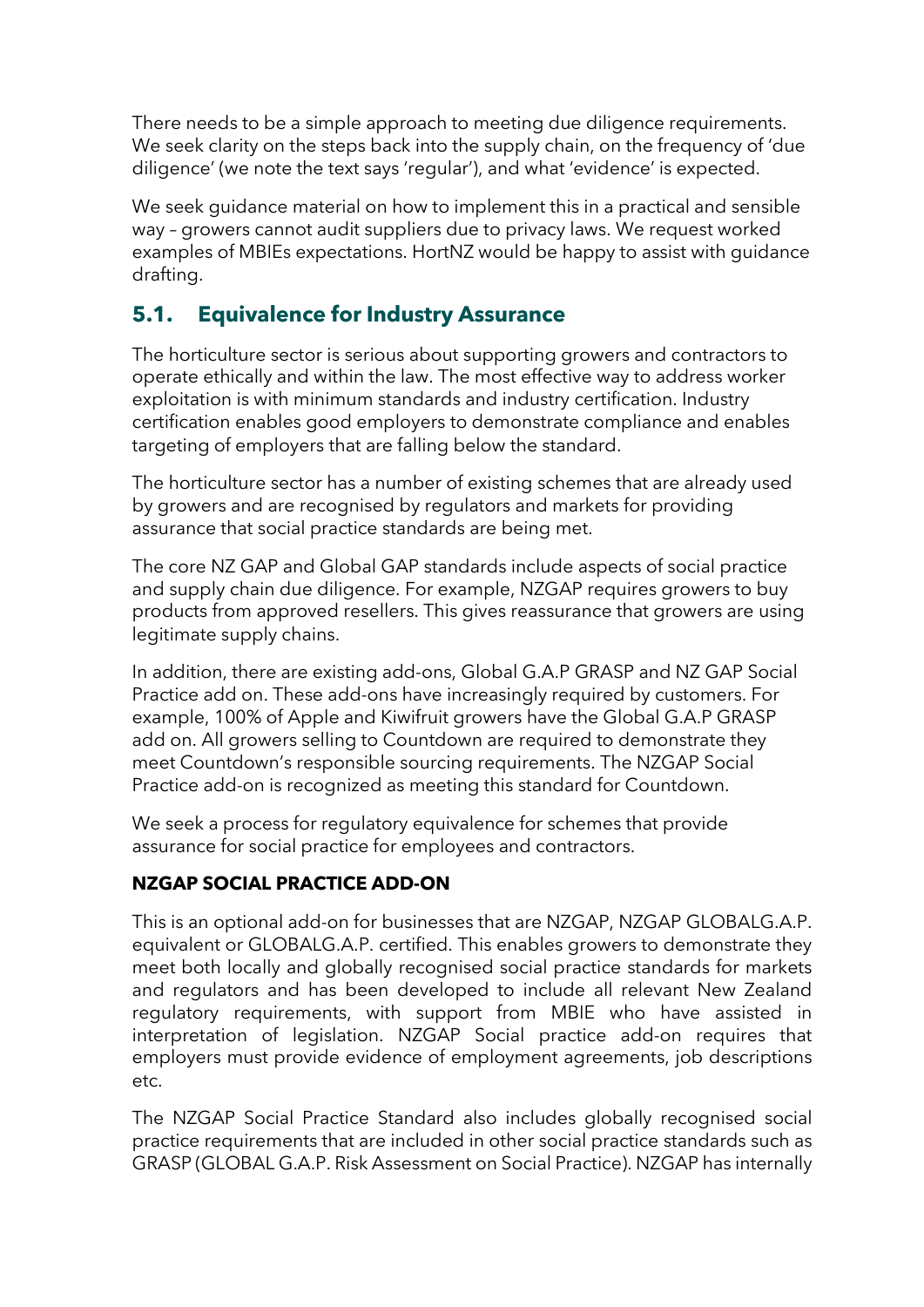reviewed the NZGAP Social Practice add-on against GRASP to ensure that the standards are aligned. NZGAP plans to attain formal benchmarking and recognition of the Social Practice add-on as equivalent to other global social practice standards when those recognition pathways become available (e.g., GRASP). Certification enables employers to demonstrate that they have good social practices in place for their workers, and enables them to supply product to multiple wholesalers, retailers, and markets.

NZGAP have assurance processes in place to ensure workers are paid what they should be, and social practice standards ensure workers are well looked after. This is not just about hourly rates but also working conditions. This is in early stages of the roll out but is being rapidly taken-up by growers.

#### **GLOBAL G.A.P. GRASP ADD ON**

GRASP is the GLOBALG.A.P. Risk Assessment on Social Practice. It is a voluntary, farm-level social/labour management tool for global supply chains.

Growers can assess, improve, and demonstrate their responsible social practices through a simple but robust evaluation checklist of four main topics: workers' voice human and labour rights information, human and labour rights indicators, and child and young workers protection. Legal labour requirements such as minimum wage, age of legal employment, or working hours differ from country to country. National interpretations guidelines are developed in New Zealand by the GAP National Technical Working Group.

#### **NZGAP CONTRACTOR STANDARD**

<span id="page-10-0"></span>6

This has been developed specifically for contractors providing services to NZGAP, Social Practice add-on, GLOBALG.A.P. and GRASP certified growers or supply chain operators. Using NZGAP certified contractors is a means for growers and other supply chain operators to demonstrate the contractors they engage have met the requirements of these standards at both a production and social practice level.

The common practice of using contractors, especially for seasonal tasks, means that certification is an effective pathway for contractors to demonstrate compliance to growers, and for growers to engage the services of contractors with confidence. [6](#page-10-0)

If growers are using contractors with appropriate certification, then this should be sufficient evidence that they have met due diligence requirements.

[https://www.nzgap.co.nz/NZGAP\\_Public/News/Contractor\\_Standard/NZGAP\\_Public/News/Contractor\\_St](https://www.nzgap.co.nz/NZGAP_Public/News/Contractor_Standard/NZGAP_Public/News/Contractor_Standard.aspx?hkey=cd558d15-cf00-4dab-8f4a-2df446816e75) [andard.aspx?hkey=cd558d15-cf00-4dab-8f4a-2df446816e75](https://www.nzgap.co.nz/NZGAP_Public/News/Contractor_Standard/NZGAP_Public/News/Contractor_Standard.aspx?hkey=cd558d15-cf00-4dab-8f4a-2df446816e75)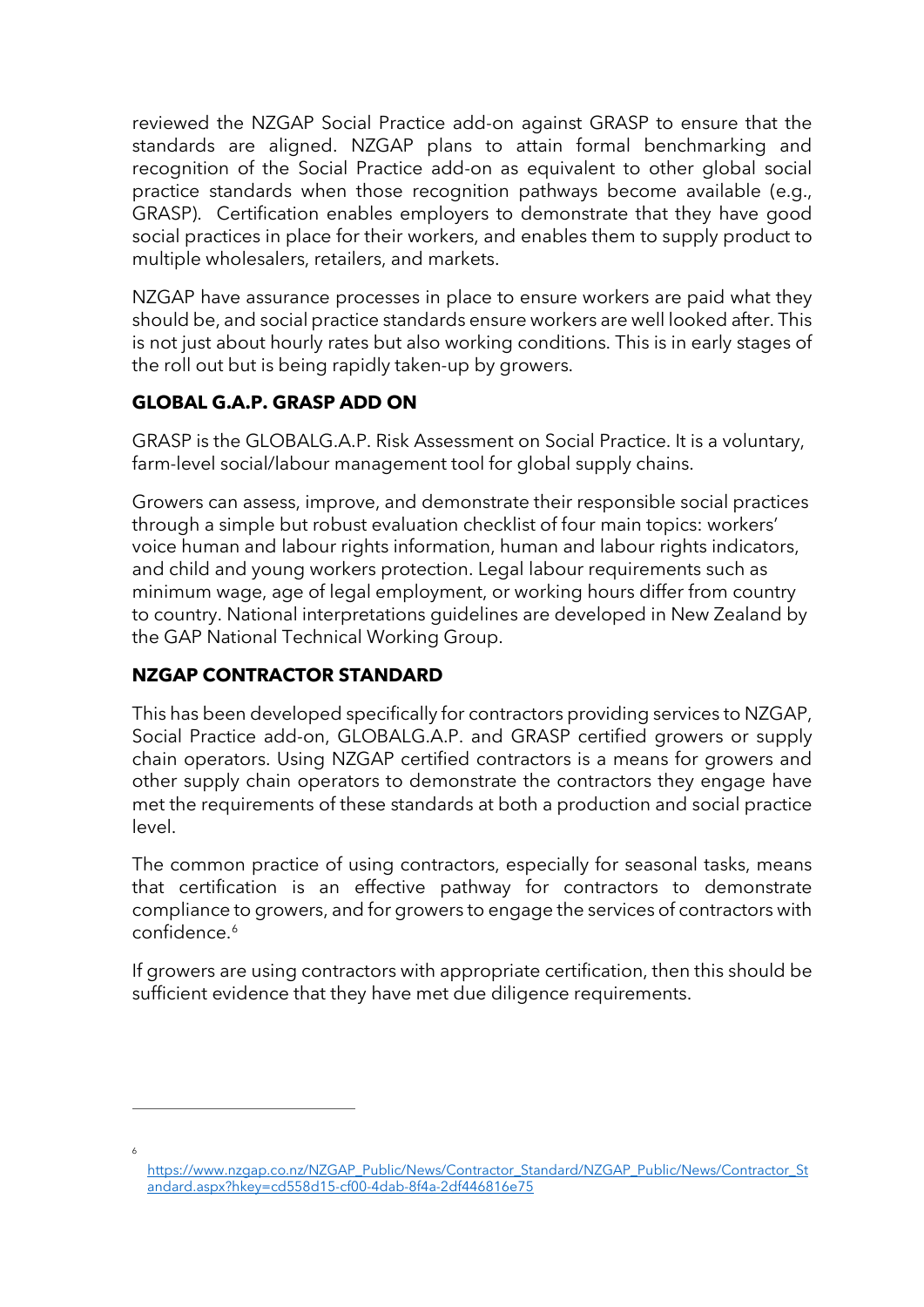#### **RECOGNISES SEASONAL EMPLOYERS**

The RSE[7](#page-11-0) scheme is New Zealand's world class temporary migration scheme which encompasses pastoral care and accommodation.

The RSE scheme was launched in 2007 to help the NZ horticulture and viticulture sectors supplement its local workforce when vacancies were unable to be filled. Employers apply to Immigration NZ to be granted RSE employer status, and following this, apply for an ATR allowing them to recruit workers from offshore to perform planting, maintenance, harvesting and packing. Immigration NZ oversees and manages the RSE scheme.

#### **Outcome sought**

- We seek a process for regulatory equivalence for industry assurance schemes that enable good employers to demonstrate they are meeting the regulations.
- Clarity on due diligence requirements

## **6. Enforcement and rehabilitation**

The proposed legislation must be designed to complement the legislation already in place, to build on existing legislation where necessary and should avoid any duplication.

In this regard, and in addition to the existing suite of minimum employment standards, account should be taken of current Crimes Act section 98, and sections 98A to F (of which sections 98C and 98 D relate respectively to migrant smuggling and trafficking), recognising the problem of enforcement even where legislation of this kind exists.

HortNZ submits that the risk associated with complex contractual arrangements obfuscating employer responsibilities is best dealt with in enforcement and changes to existing legislation rather than through this proposed new legislation.

#### **6.1. Enforcement**

There is a need to consider the links between this process and enforcement. For example, what does the process look like from initial identification of an issue to a complaint, through to investigation and eventual enforcement.

The proposal suggests that penalties similar to those contained in the Financial Markets Conduct Act 2013 would be imposed for breach of modern slavery legislation, including director liability. HortNZ echoes calls for a supportive approach that focusses on encouraging high quality disclosure obligations

<span id="page-11-0"></span><sup>7</sup> [About the RSE scheme | Horticulture New Zealand —](https://www.hortnz.co.nz/people-jobs-and-labour/rse-scheme/?msclkid=06864881d0ce11ec908ff867bc193258) Ahumāra Kai Aotearoa (hortnz.co.nz)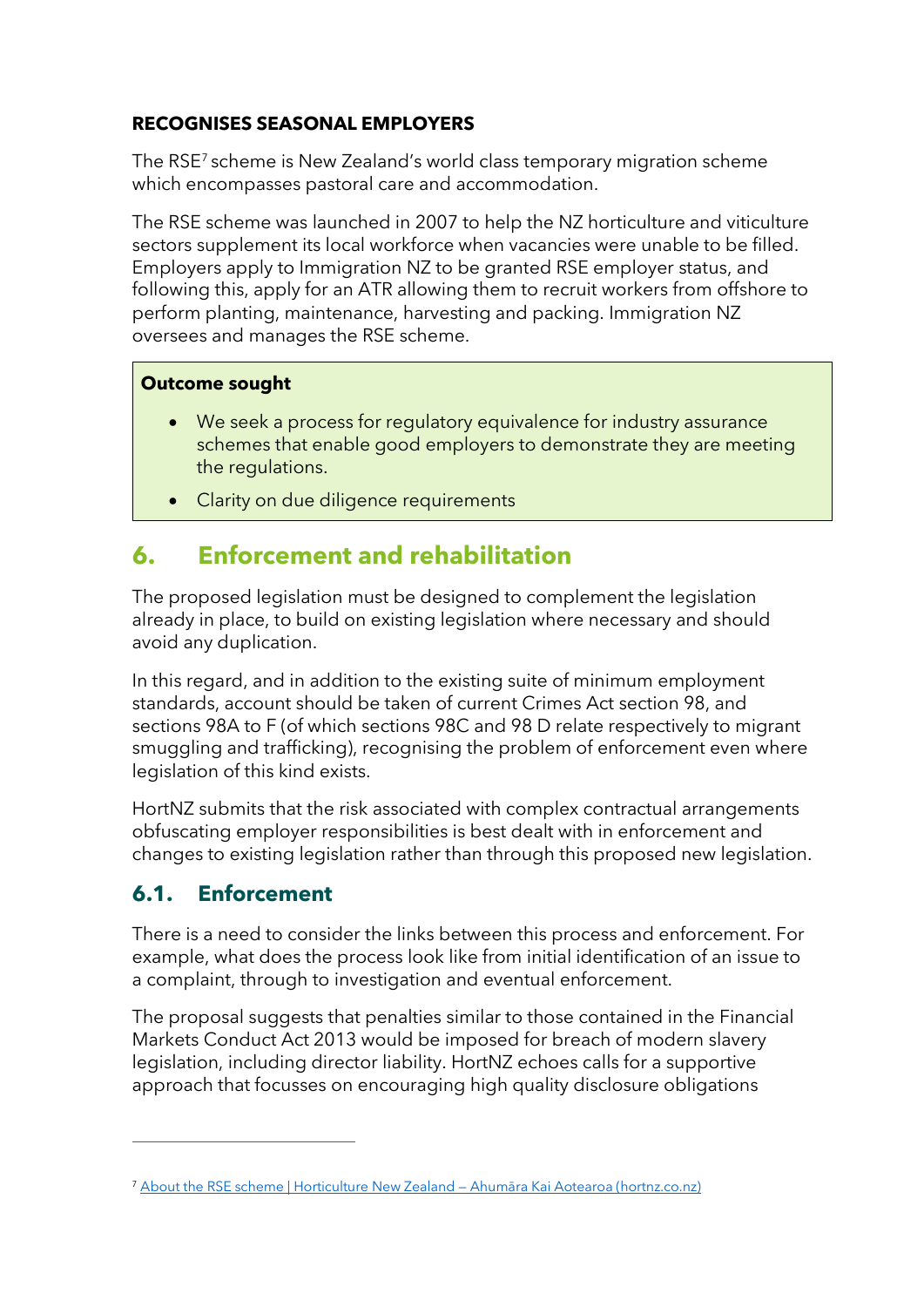rather than focussing directors and management on legal risk associated with those disclosures.

HortNZ seeks clarity on what support will be offered to companies that are identified through investigations and enforcement. In HortNZ's view, there should be a rehabilitation and resolution process built into the regime.

#### **Outcome sought**

- Clarity on how the legislation complements and avoids duplication of existing legislation
- Clarity of how the identification process that occurs through these regulations flow through to investigations and enforcement, and how companies investigated are managed during investigations and following enforcement processes.
- Seek a supportive approach that focusses on encouraging high quality disclosure obligations rather than focussing directors and management on legal risk associated with those disclosures.

# **7. Measuring the effectiveness of the proposal**

We encourage MBIE to think carefully about the resourcing that would be required to effectively support the proposed system.

We do not think the current approach to resourcing, intelligence sharing, or collaboration between departments is sufficient to deliver objectives.

MBIE needs to resource compliance inspectors and the judicial system to operate effectively and efficiently. The NZ court system currently struggles to deal with cases and is running behind schedule due to under resourcing and covid impacts. If this legislation were to come into force with no transitional period – NZ would need the ability to deal with reported issues and escalate enforcement action more quickly.

Thought needs to be given to appropriate metrics for measuring success. Measuring the number of people that are managed under accredited schemes will provide confidence that if only a very small number of modern slavery or worker exploitation cases are discovered, it is not for lack of scrutiny.

#### **Outcome sought**

- Investment in resourcing will be required.
- Metrics that measure the coverage of robust assurance systems as well as investigations and enforcement would add value.